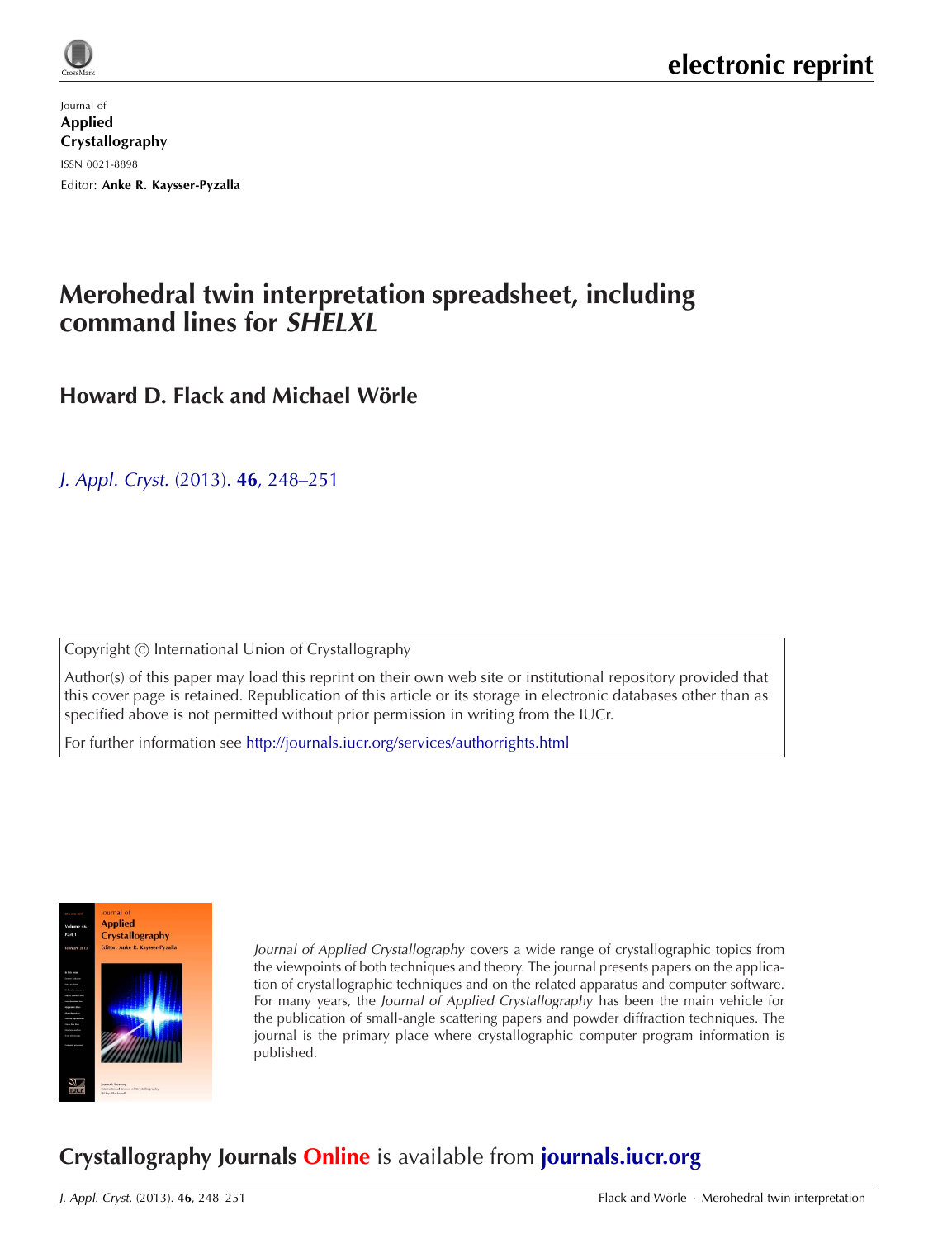Journal of Applied Crystallography

ISSN 0021-8898

Received 27 September 2012 Accepted 30 October 2012

# Merohedral twin interpretation spreadsheet, including command lines for SHELXL

## Howard D. Flack<sup>a</sup> and Michael Wörle<sup>b\*</sup>

<sup>a</sup>Chimie minérale, analytique et appliquée, University of Geneva, Geneva, Switzerland, and <sup>b</sup>Laboratorium für Anorganische Chemie, ETH Zürich, HCI H103, Wolfgang-Pauli-Strasse 10, Zürich, CH-8093, Switzerland. Correspondence e-mail: woerle@inorg.chem.ethz.ch

Tables of alphanumeric data concerning crystals twinned by merohedry are presented, assembled into a spreadsheet. The twin table is structured on the 230 space groups and contains the following information: centrosymmetric/chiral indicator, polar axes, twin index, twin operators, some physical property relations, symmetry-related reflections, inversion techniques and a pointer to software use. The software table contains the preceding information translated into command lines for SHELXL [Sheldrick (2008). Acta Cryst. A64, 112–122]. The macromolecular table contains a reduced form of the twin table applicable to enantiomerically pure compounds of known absolute configuration.

 $©$  2013 International Union of Crystallography Printed in Singapore – all rights reserved

#### 1. Introduction

Twinning of a crystal may lead to the exact superposition of the reciprocal lattices of the various twin domains. In the literature, this is commonly referred to as twinning by merohedry. An example is that of twinning by inversion, which arises in the case of the determination of the absolute structure of a noncentrosymmetric crystal structure. If all reflections of any domain superpose exactly all reflections of the other domains, then the only way to treat the diffraction intensities is by including the volume fractions of all domains as variable parameters during the least-squares refinement of the crystal structure. These volume fractions are often called twin fractions and in practice represent the fraction of each twin domain within the total volume of the crystal irradiated during the diffraction experiment. Sometimes even individual crystalline specimens have varying twin fractions within their bulk. Refinement of twins is not a complicated procedure and may be readily and simply achieved. Although information for deriving the twin laws to be applied and for running the least-squares refinement software is available in the literature, it is often in a form that the hard-pressed structure analyst would find difficult and timeconsuming to exploit. However, some software is now capable of generating the twin laws, and other products automatically undertake tasks such as inverting a structure. What is lacking is a compilation that gathers all the related information together in an easily accessible form. As a consequence, tables of relevant data have been compiled into a spreadsheet and are presented here. It is most important to note that they provide information both for the implementation of an appropriate least-squares refinement and for the rather neglected area of the interpretation of the twin fractions obtained. In the spreadsheet, the input lines for dealing with twining are currently only provided for SHELXL (Sheldrick, 2008).

Other twinning modes leading to direct-space supercells or split reflections are best treated with entirely different procedures which are not treated here.

### 2. Merohedral twinning – a short tutorial

A twinned crystal is a composite composed of single-crystal domains. Although these domains all have the same crystal structure they

occur in various orientations in the twinned crystal. In a twin, these orientations are not arbitrary but occur only when the lattices of a pair of domains have certain lines, planes or even the whole lattice in common. Thus, this lattice criterion imposes definite restrictions on the mutual orientations of the domains. An essential element to keep in mind is that twinning always presents some aspect of symmetry reduction between the lattice on which the crystal structure is based and the crystal structure itself, i.e. there is always a group–subgroup relationship lurking somewhere in the background of a twinned crystal.

For the treatment of a crystal by X-ray diffraction there are two essential components to be determined: (i) the mutual orientation of the domains and (ii) the relative proportions of each domain in the irradiated macroscopic crystal.

In a twin with exact three-dimensional superposition of the reciprocal lattices of the single-crystal domains, a preliminary examination of reciprocal space may show nothing out of the ordinary. As an example, examine the diffraction pattern of the twin shown in Fig. 1. It looks fine. However, the Laue symmetry 4/mmm of the twin is higher (for a twin ratio  $x_A = x_B = \frac{1}{2}$ ) than the Laue symmetry  $4/m$  of

|        |   |   |   | ٠      |        |           | ٠         | ٠         |   |   |           |              |        |                     |           |                                       |           |                         |           | $\bullet\qquad \bullet\qquad \bullet\qquad \bullet$ |                        |                        |                     |           |        |
|--------|---|---|---|--------|--------|-----------|-----------|-----------|---|---|-----------|--------------|--------|---------------------|-----------|---------------------------------------|-----------|-------------------------|-----------|-----------------------------------------------------|------------------------|------------------------|---------------------|-----------|--------|
|        |   |   |   |        |        |           |           |           |   |   |           |              |        |                     |           |                                       |           |                         |           |                                                     |                        |                        |                     |           |        |
|        |   | ٠ |   |        | ٠      | $\bullet$ | ٠         | ٠         | ٠ |   |           |              |        |                     | $\bullet$ | ٠                                     |           |                         |           |                                                     |                        |                        | ٠                   |           |        |
|        | ٠ | ٠ |   | ٠      | ٠      |           | ٠         | ٠         | ٠ |   | ٠         |              |        | ٠                   | ۰         | $\bullet$                             | $\bullet$ | $\bullet$               |           | ٠                                                   | $\sim$                 | $\bullet$              | $\bullet$           | $\bullet$ |        |
|        |   |   |   |        |        |           |           |           |   |   |           |              |        |                     |           |                                       |           |                         |           |                                                     |                        |                        |                     |           |        |
|        | ٠ | ٠ |   |        | ٠      | $\bullet$ | $\bullet$ | $\bullet$ |   |   |           |              |        | ٠                   | ۰         | $\bullet$                             | $\bullet$ | $\bullet$               | $\bullet$ | ٠                                                   |                        | $\bullet$              |                     | ٠         |        |
|        | ٠ | ٠ | ٠ | $\sim$ | $\sim$ | $\bullet$ | ı         | $\sim$    | ٠ | ٠ | $\bullet$ | $\bullet$    |        |                     | ٠         | $\bullet$                             |           | $\cdot$ $\cdot$ $\cdot$ |           | $\sim$                                              | $\cdots$               | ٠                      | $\bullet$           | ٠         |        |
|        |   |   |   |        | ٠      |           |           | ٠         |   | ٠ | ٠         | $\sim$       | $\sim$ | <b>Security</b>     |           | $\bullet\qquad \bullet\qquad \bullet$ |           | $\bullet$               |           | ٠                                                   | $\bullet\qquad\bullet$ |                        | $\bullet$ $\bullet$ |           | $\sim$ |
|        |   |   |   |        |        |           |           |           |   |   |           |              |        |                     |           |                                       |           |                         |           |                                                     |                        |                        |                     |           |        |
|        |   |   |   |        |        |           |           |           |   |   |           |              |        |                     |           |                                       |           |                         |           |                                                     |                        |                        |                     |           |        |
| $\sim$ | ٠ | ٠ | ٠ | ٠      | ٠      | ٠         | ٠         | ٠         | ٠ | ٠ | ٠         | $\mathbf{r}$ |        |                     |           |                                       |           | $\bullet$               | ٠         | $\bullet$                                           | $\sim$                 | $\bullet\qquad\bullet$ |                     | $\sim$    | $\sim$ |
|        |   | ٠ |   | ٠      | ٠      | ٠         | ٠         | ı         | ٠ | ٠ | ٠         | $\bullet$    |        | $\bullet$ $\bullet$ |           |                                       |           |                         |           |                                                     | $\sim$                 | $\bullet$ $\bullet$    |                     |           |        |
|        |   |   |   |        |        |           |           |           |   |   |           |              |        |                     |           |                                       |           |                         |           |                                                     |                        |                        |                     |           |        |
|        | ٠ | ٠ | ٠ |        | ٠      | $\bullet$ | ٠         | $\bullet$ | ٠ | ٠ | ٠         |              |        | ٠                   |           | $\bullet\qquad\bullet$                | $\bullet$ | $\bullet$               | $\bullet$ | ٠                                                   | ٠                      | $\bullet$              |                     |           |        |
|        | ٠ | ٠ |   | ٠      | ٠      | ٠         | ٠         | ٠         | ٠ | ٠ | ٠         |              |        | ۰                   | $\bullet$ | $\bullet$                             | $\bullet$ | $\bullet$               |           | ۰                                                   | $\bullet$              | $\bullet$              | $\bullet$           | ٠         |        |
|        |   |   |   |        |        |           |           |           |   |   |           |              |        |                     |           |                                       |           |                         |           |                                                     |                        |                        |                     |           |        |
|        |   |   |   |        |        |           |           |           | ٠ |   |           |              |        |                     | ٠         | $\bullet$                             |           | $\sim$                  | $\bullet$ | $\bullet$                                           | $\bullet$              | $\bullet$              |                     |           |        |
|        |   |   |   |        |        |           |           |           |   |   |           |              |        |                     |           |                                       |           | $\sim$                  |           | $\cdots$                                            |                        |                        |                     |           |        |

#### Figure 1

The diffraction pattern with apparent Laue symmetry 4/mmm on the left is composed of two individual diffraction patterns. These are shown on the right, with the individual components in green and red, each showing only a Laue symmetry of 4/m (for which vertical mirror planes are not present in the individual diffraction patterns).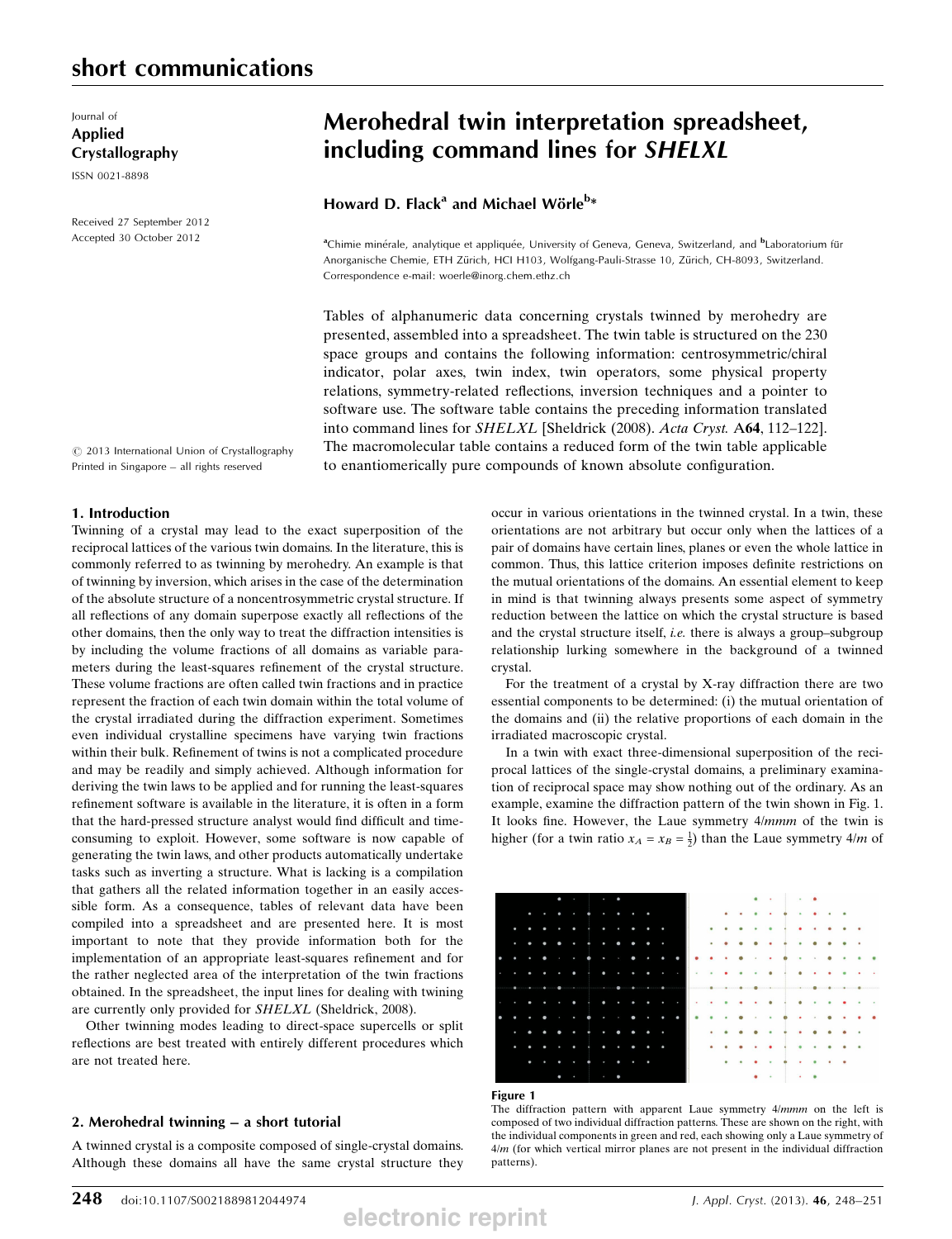| Table 1                                                                                               |  |  |  |
|-------------------------------------------------------------------------------------------------------|--|--|--|
| Information for space groups $P_4$ , $P_4$ , $P_4$ , $P_4$ , $P_4$ and $I_4$ given in the twin table. |  |  |  |

| Space groups    | Centro<br>chiral | Polar<br>axes | Twin<br>index | Twin<br>code | Twin operators                                                | Physical properties                  | Symmetry-related<br>reflections                               | Space groups          | Inversion                   | <b>SHELXL</b>   |
|-----------------|------------------|---------------|---------------|--------------|---------------------------------------------------------------|--------------------------------------|---------------------------------------------------------------|-----------------------|-----------------------------|-----------------|
| $P_4, P_4, I_4$ | NC.              |               |               | $\alpha$     | $1, 2_{[001]}, 4, 4^3$                                        | Flack = $f(\chi)$ + $f(\delta)$      | hkl, $\overline{hkl}$ , $\overline{khl}$ , $k\overline{hl}$   | $P_4$ , $P_4$ , $I_4$ | 0, 0, 0                     | <i>SHELXL04</i> |
| $P_1$ , $P_2$   |                  |               |               | β            | $2_{[100]}, 2_{[010]}, 2_{[\overline{1}10]}, 2_{[110]}$       | $= 1 - f(\alpha) - f(\beta)$         | hkl, hkl, khl, khl                                            | $P_1$ , $P_2$         | 0, 0, 0                     | SHELXL05        |
|                 |                  |               |               | χ            | $\overline{1}, m_{[001]}, \overline{4}, \overline{4}^{\circ}$ | $f$ (chiral) = $f(\chi) + f(\delta)$ | $\overline{hkl}$ , hkl, khl, khl                              |                       | $P4_1 \leftrightarrow P4_3$ |                 |
| I4 <sub>1</sub> |                  |               |               | Ò            | $m_{[100]}, m_{[010]}, m_{[\overline{1}10]}, m_{[110]}$       | $f(p) = f(\beta) + f(\chi)$          | $\overline{h}$ kl, h $\overline{k}$ l, khl, $\overline{k}$ hl | $I4_1$                | $\frac{1}{4}$ , 0, 0        | <i>SHELXL06</i> |

The contents of the twin table are described in  $\S$ 3 of the text.

each of its domains. The intensities of all reflections will have a contribution from both twin domains and this may be written as

$$
|G(hkl)|^2 = x_A |F(hkl)|^2 + x_B |F(\overline{h}kl)|^2, \tag{1}
$$

with  $x_A + x_B = 1$ , where  $x_A$  and  $x_B$  are, respectively, the volume fractions of domains  $A$  and  $B$  in the macroscopic crystal. Notice that the symmetry operation relating hkl to  $\overline{h}$ kl is just one of the vertical mirror planes present in  $4/mm$  that is not present in  $4/m$ . Indexing to give a tetragonal unit cell and integration of reflection intensities is not problematic, and this type of twinning is therefore very often only detected in the later stages of the structure-determination process. However, it can be quite difficult to determine the correct space group in this case. Firstly, as the apparent Laue group is too high it is difficult to know which of its subgroups to select as the point group of the crystal structure. Secondly, some of the systematic absences may not be visible owing to superposition with reflections of measurable intensity from the other twin domains. A table that gives the correspondence between the apparent Laue classes, the reflection conditions and the apparent space groups of the twin, with possible space groups for the single-crystal domain, is given by Koch (1999). Structure solution may also be difficult, since every reflection from one component is affected by the second component. For the same reason, refinement as a single crystal will not lead to a satisfactory result.

There is a particular case of twinning which falls within the current section and which is of particular and common occurrence in the work of the structure analyst. This is the case of twinning by inversion, which may occur in any noncentrosymmetric crystal. One singlecrystal domain is related to the other by the inversion operation. Indeed, such is the importance of twinning by inversion that it is now considered an obligatory requirement in the treatment of any noncentrosymmetric crystal, be it twinned by inversion or not. In a crystal twinned by inversion, even though the centrosymmetric Laue group of the diffraction pattern is the same for the twin and the individual domains, the noncentrosymmetric point group of the single crystal is different. Once again, all reflections of the diffraction pattern have contributions from both twin domains. Twinning by inversion can occur in all crystal systems and may even occur simultaneously with other twinning operations.

#### 3. Twin table

To make it easier to understand the content of the twin table, given in full in the supplementary material, $<sup>1</sup>$  Table 1 gives the entry for space</sup> groups  $P4$ ,  $P4_2$ ,  $I4$ ,  $P4_1$ ,  $P4_3$  and  $I4_1$ . The columns marked 'Centro chiral', 'Polar axes', 'Twin index', 'Twin code', 'Twin operators', 'Physical properties' and 'Symmetry-related reflections' apply to all those space groups indicated in the space group column. On the other hand, the content of the two columns 'Inversion' and 'SHELXL' applies specifically to the space groups indicated on the same line or its continuation, *i.e.* there are separate entries for the set  $P4$ ,  $P4<sub>2</sub>$ ,  $I4$ ; for the set  $P4_1$ ,  $P4_3$ ; and for  $I4_1$ .

The content of the tables is limited in the following ways: (i) indexing the diffraction intensities with integer indices leads to the unit cell of the model or reference structure and not to some supercell, and (ii) cases where twinning depends on a chance metrical relationship between the cell dimensions (metric specialization) are not treated. Consequently, the twin laws treated here apply for any arbitrary cell dimensions, limited only by the point group of the crystal.

#### 3.1. Space groups

This column contains a list of space groups to which the contents of the adjoining columns apply. All standard and alternative settings of the space groups appearing in Part 7 of International Tables for Crystallography, Vol. A (Hahn, 2002), are included. Thus, space groups in the monoclinic system are described with both  $b$  and  $c$  as unique axes, space groups in the orthorhombic system appear in two, three or six different orientations according to the case, and space groups with an  $hR$  lattice are described on both hexagonal (labelled HA) and rhombohedral (labelled RA) axes. The alternative orientation  $(Pb\overline{3})$  of space group No. 205 is also included, although it does not appear in Hahn (2002). For space groups in the monoclinic system, a short Hermann–Maugin (H–M) symbol is given only for space groups on axes with  $b$  unique, whereas full H–M symbols are given for all monoclinic space groups. The line following each set of monoclinic space groups states whether the unique axis is  $b$  or  $c$ . For some space groups, Part 7 of International Tables for Crystallography, Vol. A (Hahn, 2002), presents alternative choices of origin, but these do not affect the properties described in the current tables.

#### 3.2. Centro chiral

This column contains one of the three codes NC, NA or CA. These were defined by Flack (2003) as follows:

(a) NC means the crystal structure is noncentrosymmetric and chiral,

(b) NA means the crystal structure is noncentrosymmetric and achiral, and

(c) CA means the crystal structure is centrosymmetric and achiral. Crystal structures in any of the five space groups of Table 1 are noncentrosymmetric and chiral.

#### 3.3. Polar axes

This column indicates both the directions along which the origin of the space group cannot be fixed by reference to the symmetry elements and the limitations on the development of pyroelectricity.

 $^{\rm 1}$  The set of tables discussed in this paper is available from the IUCr electronic archives (Reference: NB5039). Services for accessing these data are described at the back of the journal.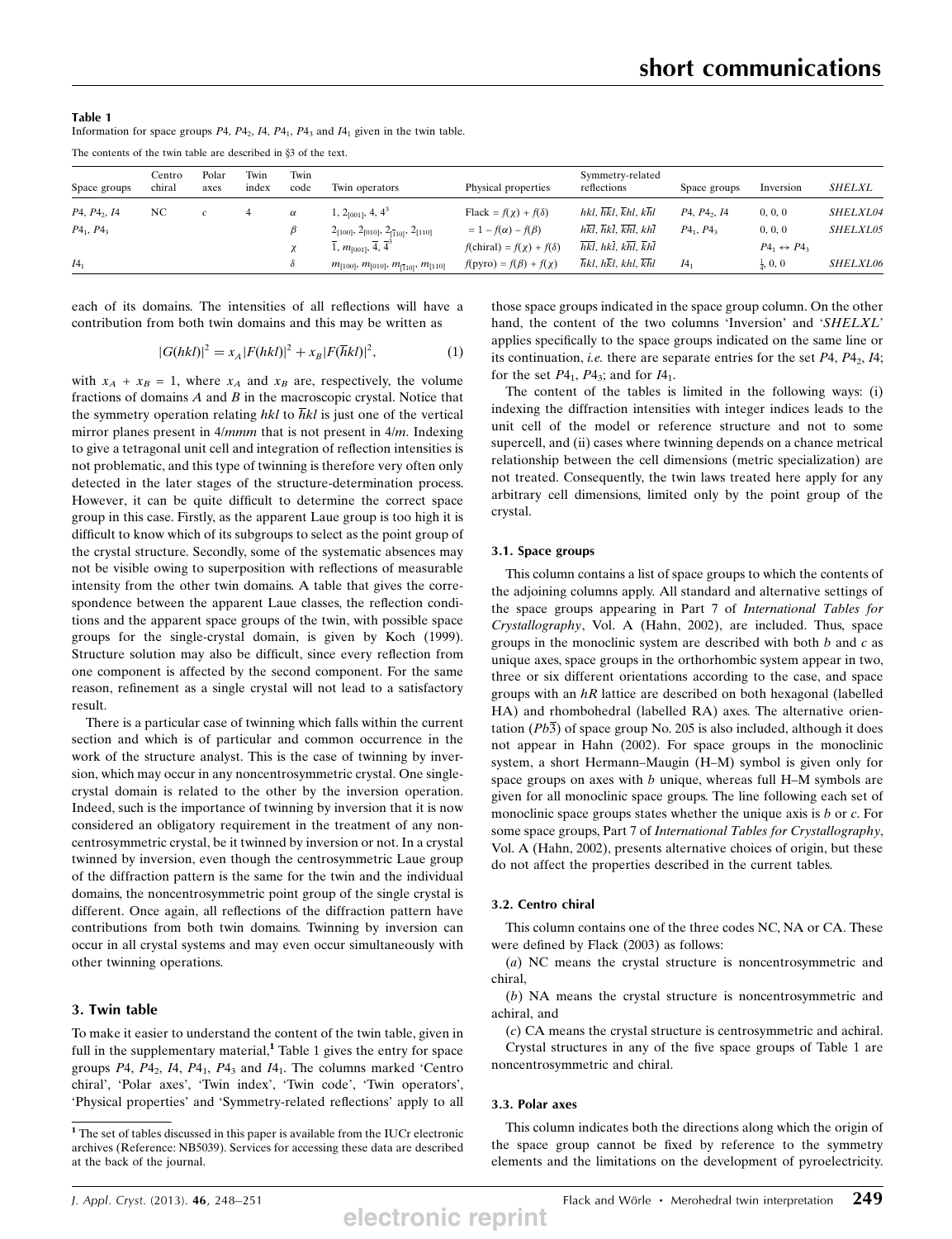For crystal structures in any of the five space groups of Table 1, the origin of the space groups cannot be fixed by reference to symmetry elements along the c direction and the crystals may be pyroelectric. The information is taken from Table 10.2.1.2 of Hahn & Klapper (2002).

### 3.4. Twin index

This column indicates the potential maximum number of differently oriented domain states of the same crystal structure that can exist in a macroscopic crystal. In the case of the five space groups of Table 1, the maximum number of potential domain states is four. The twin index is the integer ratio of the order of the holohedry (point group of the crystal lattice) to that of the point group of the crystal structure. The values were calculated using software distributed with International Tables for Crystallography, Vol. D (Authier, 2003).

## 3.5. Twin code

This column gives a single Greek character to indicate a subset of symmetry operators of the holohedry, termed twin operators, which are presented adjacent to the 'Twin code' column. In Table 1,  $\alpha$ ,  $\beta$ ,  $\chi$ and  $\delta$  are used for the four sets of twin operators.

## 3.6. Twin operators

Each line of this column comprises a subset of the symmetry operators of the holohedry and is labelled by a single Greek character in the 'Twin code' column. For example, in Table 1 twin code  $\delta$ represents the four symmetry-equivalent twin operations  $m_{[100]}$ ,  $m_{[010]}$ ,  $m_{\overline{[110]}}$  and  $m_{[110]}$ . The first set of twin operators, always labelled  $\alpha$  (1, 2<sub>[001]</sub>, 4 and 4<sup>3</sup> in Table 1), contains the symmetry operations of the point group of the crystal. These map a domain of the reference structure onto itself in the orientation of the structure model. At first view, it may seem that this domain is not twinned, but it is nevertheless convenient and necessary to consider it as one of the potential orientations of the model structure. The second set of twin operators, labelled  $\beta$  if present, gives the list of symmetry-equivalent operators that generate domain  $\beta$  from domain  $\alpha$ . Any of the operators in this second list generates domain  $\beta$  from domain  $\alpha$  and may be used to define the twin in a software application. The twin operators of domains  $\chi$ ,  $\delta$  etc. have similar properties.

For the various twofold axes, the direction of each axis is indicated by directions  $[uvw]$  given in subscript (e.g.  $2_{[100]}$ ). Likewise for the mirror planes, the normal to each mirror plane is indicated in the same manner (e.g.  $m_{[100]}$ ). The number of twin operators for each twin code is always the order of the point group of the crystal structure. The sets of twin operators were determined by coset decomposition of the holohedry with respect to the point group of the crystal structure using software distributed with International Tables for Crystallography, Vol. D (Authier, 2003).

## 3.7. Physical properties

In this column, one finds information for determining the effective contribution of the twinned crystal to certain physical properties. These are given in terms of the twin fractions determined by leastsquares refinement. For example,  $f(\beta)$  indicates the twin fraction of component  $\beta$  defined in the columns 'Twin code' and 'Twin operators'. In its present form, only the Flack parameter, the crystal chirality and the pyroelectric effect (crystal polarity) are listed. Of course, for some space groups these properties are non-existent. For crystals with more than two domains, such as the example in Table 1, the procedure of Flack & Bernardinelli (1999) has been used to obtain

'Flack' and  $f$ (chiral). The terms entering into  $f$ (pyro) have been obtained by noting which sets of twin operators conserve or invert the polar axes.

### 3.8. Symmetry-related reflections

This column contains the reciprocal-space equivalent of the twin operators. Each line and its continuation(s) contains a list of symmetry-equivalent reflection indices for the twin domain in the corresponding space groups. For example, in Table 1 twin code  $\beta$ gives rise to the four symmetry-equivalent reflections  $h\overline{k}\overline{l}$ ,  $\overline{h}k\overline{l}$ ,  $\overline{k}\overline{h}\overline{l}$ and khl. The set of symmetry-related reflections of the twin operators of twin code  $\alpha$  are those of the untwinned single crystal. The work of Hahn & Klapper (2002) was used extensively in deriving these values.

## 3.9. Inversion

In this column, one finds the relevant information for inverting a crystal structure, for use when the structure refinement indicates an inverted structure. The coordinates of a suitable point of inversion are given, together with an indication of a change of space group if this is necessary. For example, in Table 1 in space groups  $P_1$ ,  $P_2$  and I4, inversion is achieved by inverting all atomic coordinates at the origin, whereas for space groups  $P4<sub>1</sub>$  and  $P4<sub>3</sub>$  the origin may still be used as the inversion point, but space group  $P4<sub>1</sub>$  must be changed to  $P4<sub>3</sub>$  and vice versa. The information is taken from Koch et al. (2002).

## 3.10. SHELXL

This column contains a pointer to the corresponding entry in the software table in the supplementary material. For example, in Table 1 space groups  $P_4$ ,  $P_4$  and  $I_4$  need the *SHELXL* command lines indicated at entry  $SHELXLO4$ , and  $I4<sub>1</sub>$  needs those of entry SHELXL06.

## 4. Software table

For the production of the software table, the information of the twin table has been used to generate the appropriate command lines for SHELXL (Sheldrick, 2008). These command lines apply for leastsquares refinement, inverting the crystal structure and the interpretation of the twin fractions. For the latter, the relationship between the batch scale factors, BASF, of SHELXL and the twin fractions of the domains listed under 'Twin code' and 'Twin operators' of the twin table is given explicitly.

## 5. Macromolecular table

In macromolecular crystallography, it is common practice to assume that the compound is enantiomerically pure and that the absolute configurations of the molecular components of the compound are both known and correctly represented in the model of the crystal structure. If these circumstances are valid then the opportunities for twinning are restricted. This leads to a shortened form of the twin table which is presented under the name of 'Macromolecular table'. Only those space groups composed of translations, pure rotations and screw rotations appear in this table, *i.e.* the 65 Sohncke space groups. There is no 'Centro chiral' column as all structures are noncentrosymmetric and chiral. As the chirality is known in advance, in the 'Physical properties' column one finds only information on the pyroelectric properties. The macromolecular table links into the same software table.